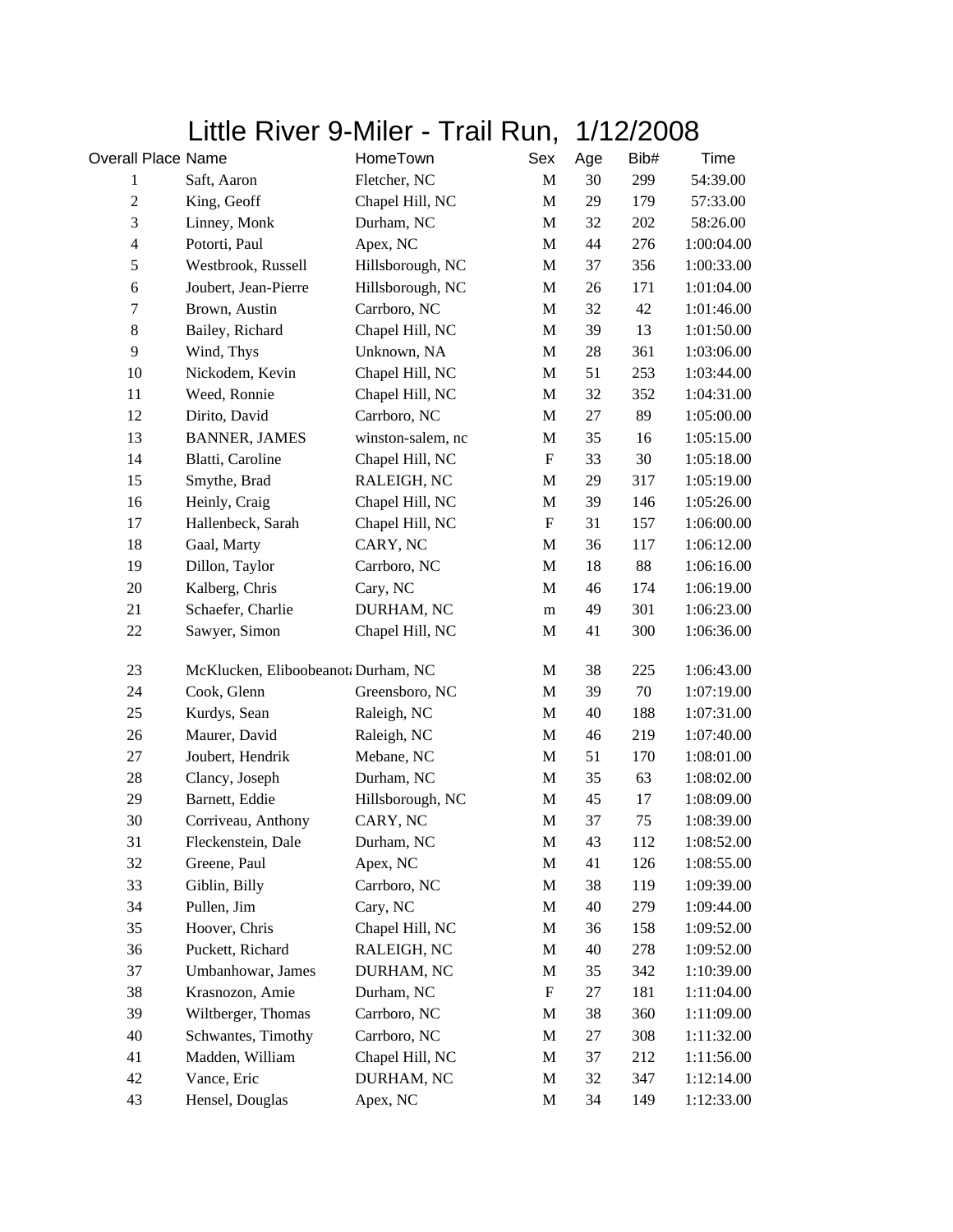| 44     | Harris, Shawn       | CARY, NC        | M                         | 43     | 140 | 1:12:34.00 |
|--------|---------------------|-----------------|---------------------------|--------|-----|------------|
| 45     | Hill, Harold        | Chapel Hill, NC | M                         | 39     | 152 | 1:12:38.00 |
| 46     | Granade, Doug       | Durham, NC      | M                         | 48     | 124 | 1:12:41.00 |
| 47     | Clifton, Greg       | Nashville, NC   | M                         | 43     | 67  | 1:12:45.00 |
| 48     | <b>BYERLY, ADAM</b> | Chapel Hill, NC | $\mathbf M$               | 28     | 48  | 1:12:48.00 |
| 49     | Blake, John         | Chapel Hill, NC | M                         | 49     | 28  | 1:12:54.00 |
| 50     | Hamilton, Michael   | Chapel Hill, NC | M                         | 49     | 135 | 1:12:56.00 |
| 51     | Greenwell, Dale     | Durham, NC      | M                         | 49     | 127 | 1:13:28.00 |
| 52     | Elting, Ryan        | Carrboro, NC    | M                         | 30     | 101 | 1:13:58.00 |
| 53     | Reynolds, Andrew    | Chapel Hill, NC | M                         | 40     | 288 | 1:14:00.00 |
| 54     | Guidry, Christopher | Carrboro, NC    | M                         | 34     | 129 | 1:14:07.00 |
| 55     | SMOLENS, MAX        | Carrboro, NC    | $\mathbf M$               | 26     | 316 | 1:14:07.00 |
| 56     | Riek, Jim           | Carrboro, NC    | M                         | 42     | 290 | 1:14:14.00 |
| 57     | Ellis, John         | Cary, NC        | M                         | $20\,$ | 100 | 1:14:16.00 |
| 58     | weiler, spinz       | Chapel Hill, NC | ${\bf F}$                 | 34     | 353 | 1:14:17.00 |
| 59     | Jeffries, Andrew    | Raleigh, NC     | M                         | 38     | 163 | 1:14:21.00 |
| 60     | Barrow, Klay        | Raleigh, NC     | M                         | 38     | 18  | 1:14:23.00 |
| 61     | Beck, Bruce         | Henderson, NC   | $\mathbf M$               | 36     | 21  | 1:14:24.00 |
| 62     | Mosley, Willow      | Chapel Hill, NC | $\boldsymbol{\mathrm{F}}$ | 36     | 244 | 1:14:26.00 |
| 63     | Lewis, Jim          | Chapel Hill, NC | M                         | 40     | 199 | 1:14:27.00 |
| 64     | Tomkinson, Jeff     | Lillington, NC  | M                         | 20     | 335 | 1:14:33.00 |
| 65     | Curtin, Jennifer    | Raleigh, NC     | F                         | 39     | 82  | 1:14:33.00 |
| 66     | Cleary, Charles     | Chapel Hill, NC | M                         | 39     | 65  | 1:14:38.00 |
| 67     | Moody, Robert       | Unknown, NA     | $\mathbf M$               | 28     | 237 | 1:14:39.00 |
| 68     | Drummey, Tricia     | Chapel Hill, NC | $\boldsymbol{\mathrm{F}}$ | 26     | 92  | 1:14:47.00 |
| 69     | Kahler, David       | Durham, NC      | $\mathbf M$               | 27     | 173 | 1:14:47.00 |
| 70     | Etgen, Michael      | Cary, NC        | $\mathbf M$               | 37     | 107 | 1:14:51.00 |
| 71     | Harrison, William   | Chapel Hill, NC | M                         | 20     | 142 | 1:14:53.00 |
| 72     | Dudley, Cosby       | Chapel Hill, NC | m                         | 47     | 93  | 1:15:00.00 |
| 73     | Walsh, Michael      | Cary, NC        | M                         | 40     | 349 | 1:15:03.00 |
| 74     | Brown, Lillian      | Chapel Hill, NC | $\boldsymbol{\mathrm{F}}$ | $28\,$ | 43  | 1:15:07.00 |
| 75     | Liska, Ryan         | Raleigh, NC     | $\mathbf M$               | 21     | 204 | 1:15:24.00 |
| $76\,$ | Kumnick, Crystian   | Chapel Hill, NC | M                         | 37     | 186 | 1:15:43.00 |
| 77     | Jongkind, Kaitlyn   | DURHAM, NC      | F                         | 19     | 169 | 1:15:44.00 |
| 78     | murray, Donnie      | Morrisville, NC | M                         | 46     | 249 | 1:15:47.00 |
| 79     | Pogacnik, Justin    | DURHAM, NC      | M                         | 25     | 273 | 1:16:15.00 |
| 80     | Henry, Thomas       | Carrboro, NC    | M                         | 31     | 148 | 1:16:16.00 |
| 81     | Griffey, Lee        | FPO, CA         | M                         | 37     | 128 | 1:16:26.00 |
| 82     | Thompson, Jeffrey   | Wilmington, NC  | M                         | 30     | 333 | 1:16:51.00 |
| 83     | Guidry, Virginia    | Carrboro, NC    | $\boldsymbol{\mathrm{F}}$ | 31     | 130 | 1:16:54.00 |
| 84     | Brauner-Otto, Sarah | Carrboro, NC    | F                         | 31     | 39  | 1:17:00.00 |
| 85     | Johnstone, Shannon  | CARY, NC        | F                         | 34     | 166 | 1:17:00.00 |
| 86     | Davis, Sonia        | Chapel Hill, NC | F                         | 41     | 85  | 1:17:05.00 |
| 87     | Dupee, Suzanna      | Carrboro, NC    | F                         | 20     | 97  | 1:17:06.00 |
| 88     | Kristiansen, Erik   | Pittsboro, NC   | M                         | 30     | 184 | 1:17:08.00 |
| 89     | McDuffie, William   | Robbins, NC     | M                         | 46     | 224 | 1:17:13.00 |
|        |                     |                 |                           |        |     |            |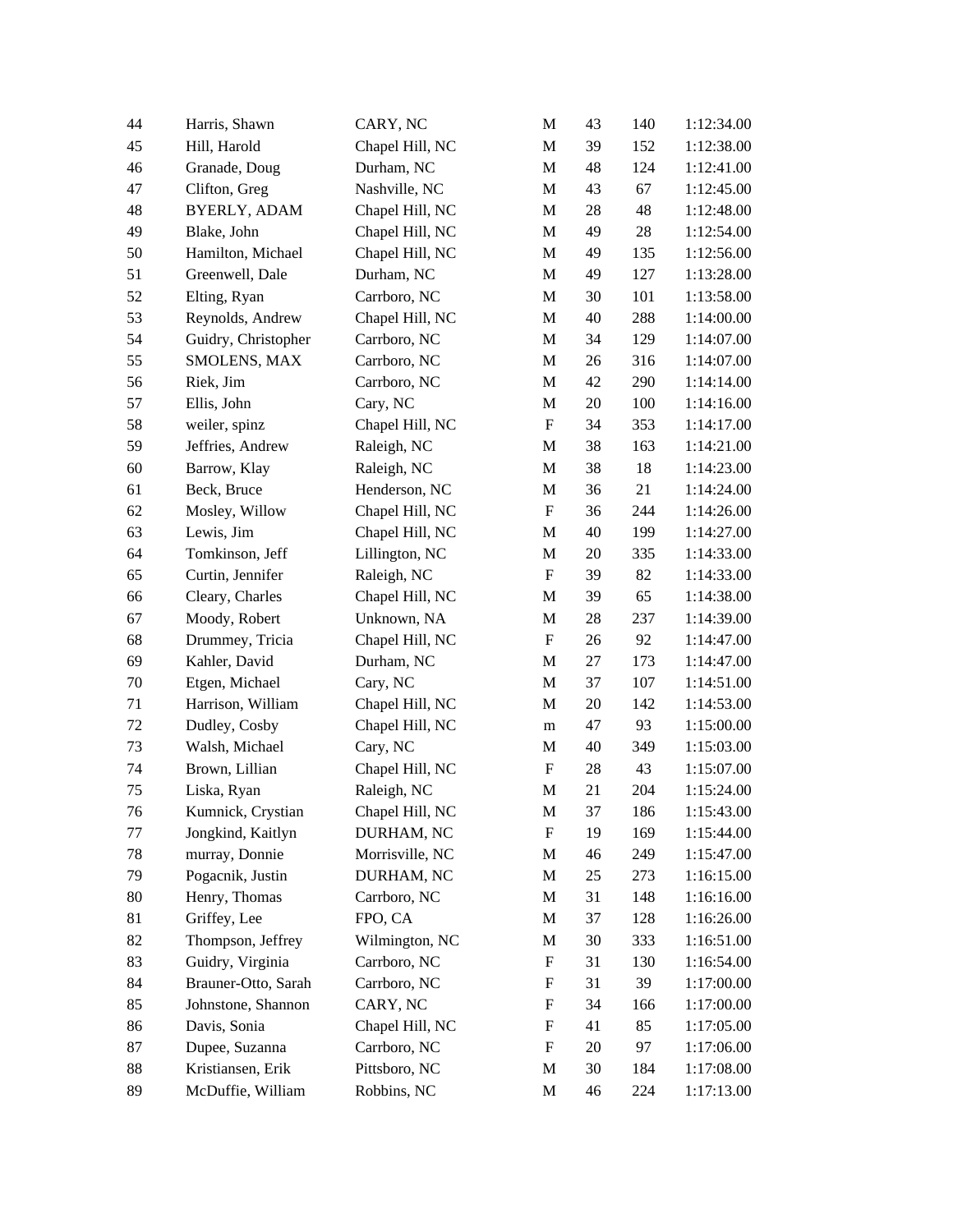| 90  | Grabow, Molly       | Carrboro, NC     | $\boldsymbol{\mathrm{F}}$ | 28 | 122            | 1:17:19.00 |
|-----|---------------------|------------------|---------------------------|----|----------------|------------|
| 91  | Upchurch, Lew       | WAKE FOREST, NC  | M                         | 38 | 343            | 1:17:19.00 |
| 92  | Crabill, Robert     | Chapel Hill, NC  | M                         | 41 | 77             | 1:17:22.00 |
| 93  | Kraxberger, Sarah   | Fayetteville, NC | $\boldsymbol{\mathrm{F}}$ | 24 | 183            | 1:17:28.00 |
| 94  | Silva, Stephen      | Raeford, NC      | M                         | 41 | 310            | 1:17:54.00 |
| 95  | Erwin, Daniel       | Gardner, NC      | $\mathbf M$               | 30 | 105            | 1:18:22.00 |
| 96  | Chilcott, Ernie     | Durham, NC       | $\mathbf M$               | 35 | 61             | 1:18:23.00 |
| 97  | Kenney, Patrick     | Raleigh, NC      | M                         | 40 | 177            | 1:18:24.00 |
| 98  | Yoffe, Mark         | RALEIGH, NC      | M                         | 55 | 364            | 1:19:14.00 |
| 99  | sosa, jeff          | Apex, NC         | M                         | 43 | 319            | 1:19:15.00 |
| 100 | Crumbaugh, Tiffany  | DURHAM, NC       | ${\rm F}$                 | 35 | 80             | 1:19:20.00 |
| 101 | Jones, Kim          | Raleigh, NC      | ${\rm F}$                 | 40 | 167            | 1:19:33.00 |
| 102 | Matera, Kathy       | Chapel Hill, NC  | ${\rm F}$                 | 44 | 217            | 1:19:36.00 |
| 103 | Boyce, Christopher  | Pittsboro, NC    | M                         | 33 | 36             | 1:19:59.00 |
| 104 | Moore, Derek        | Birmingham, AL   | M                         | 35 | 238            | 1:20:03.00 |
| 105 | Wooster, Andrew     | Raleigh, NC      | M                         | 40 | 363            | 1:20:03.00 |
| 106 | grant, missy        | Raleigh, NC      | ${\bf F}$                 | 38 | 125            | 1:20:07.00 |
| 107 | branin, jeff        | WAKE FOREST, NC  | M                         | 60 | 38             | 1:20:20.00 |
| 108 | Larkins, Jessie     | Durham, NC       | $\boldsymbol{\mathrm{F}}$ | 26 | 194            | 1:20:23.00 |
| 109 | Reeves, Bethany     | RALEIGH, NC      | ${\rm F}$                 | 26 | 286            | 1:20:25.00 |
| 110 | Marroquin, Bridget  | Hillsborough, NC | $\boldsymbol{\mathrm{F}}$ | 36 | 216            | 1:20:36.00 |
| 111 | Armstrong, Michael  | Chapel Hill, NC  | M                         | 48 | 9              | 1:20:42.00 |
| 112 | Reo, Julie          | DURHAM, NC       | ${\rm F}$                 | 38 | 287            | 1:21:04.00 |
| 113 | Krause, Kaley       | Chapel Hill, NC  | $\boldsymbol{\mathrm{F}}$ | 21 | 182            | 1:21:06.00 |
| 114 | Kurdi, Ziad         | Chapel Hill, NC  | M                         | 41 | 187            | 1:21:16.00 |
| 115 | Alexander, Kristen  | Mebane, NC       | F                         | 26 | $\overline{4}$ | 1:21:20.00 |
| 116 | Sites, Robert       | Cary, NC         | $\mathbf M$               | 54 | 313            | 1:21:23.00 |
| 117 | Harkness, Leah      | Raleigh, NC      | F                         | 34 | 139            | 1:21:24.00 |
| 118 | kemerait, karen     | Raleigh, NC      | F                         | 41 | 175            | 1:21:25.00 |
| 119 | Padden, Sandy       | Chapel Hill, NC  | $\boldsymbol{\mathrm{F}}$ | 46 | 262            | 1:21:32.00 |
| 120 | redding, rich       | Raleigh, NC      | M                         | 51 | 285            | 1:22:12.00 |
| 121 | Bomar, Martha       | Durham, NC       | ${\rm F}$                 | 27 | 34             | 1:22:15.00 |
| 122 | Cohn, Gerry         | Chapel Hill, NC  | M                         | 44 | 27             | 1:22:18.00 |
| 123 | Pedersen, Bonnie    | Carrboro, NC     | F                         | 28 | 266            | 1:22:20.00 |
| 124 | Nuss, Joe           | Unknown, NA      | M                         | 38 | 256            | 1:22:23.00 |
| 125 | Wheelis, Sandi      | Durham, NC       | F                         | 36 | 357            | 1:22:26.00 |
| 126 | Murray, Leiah       | Morrisville, NC  | F                         | 45 | 250            | 1:22:29.00 |
| 127 | Jeffries, Stephanie | Raleigh, NC      | F                         | 36 | 164            | 1:22:31.00 |
| 128 | Beatty, Brian       | Unknown, NA      | M                         | 41 | 20             | 1:22:34.00 |
| 129 | lorenz, tommy       | Oak Ridge, NC    | M                         | 57 | 206            | 1:22:36.00 |
| 130 | Downs, Ryan         | Carrboro, NC     | M                         | 32 | 91             | 1:22:38.00 |
| 131 | Blakeley, David     | Hickory, NC      | $\mathbf M$               | 48 | 29             | 1:22:44.00 |
| 132 | St.Clair, John      | Durham, NC       | M                         | 40 | 323            | 1:22:47.00 |
| 133 | Corbett, Richard    | Pittsboro, NC    | M                         | 42 | 74             | 1:22:53.00 |
| 134 | Merrick, Alex       | CARY, NC         | M                         | 55 | 230            | 1:22:59.00 |
| 135 | Brock, Thompson     | Hoschton, GA     | M                         | 34 | 40             | 1:23:06.00 |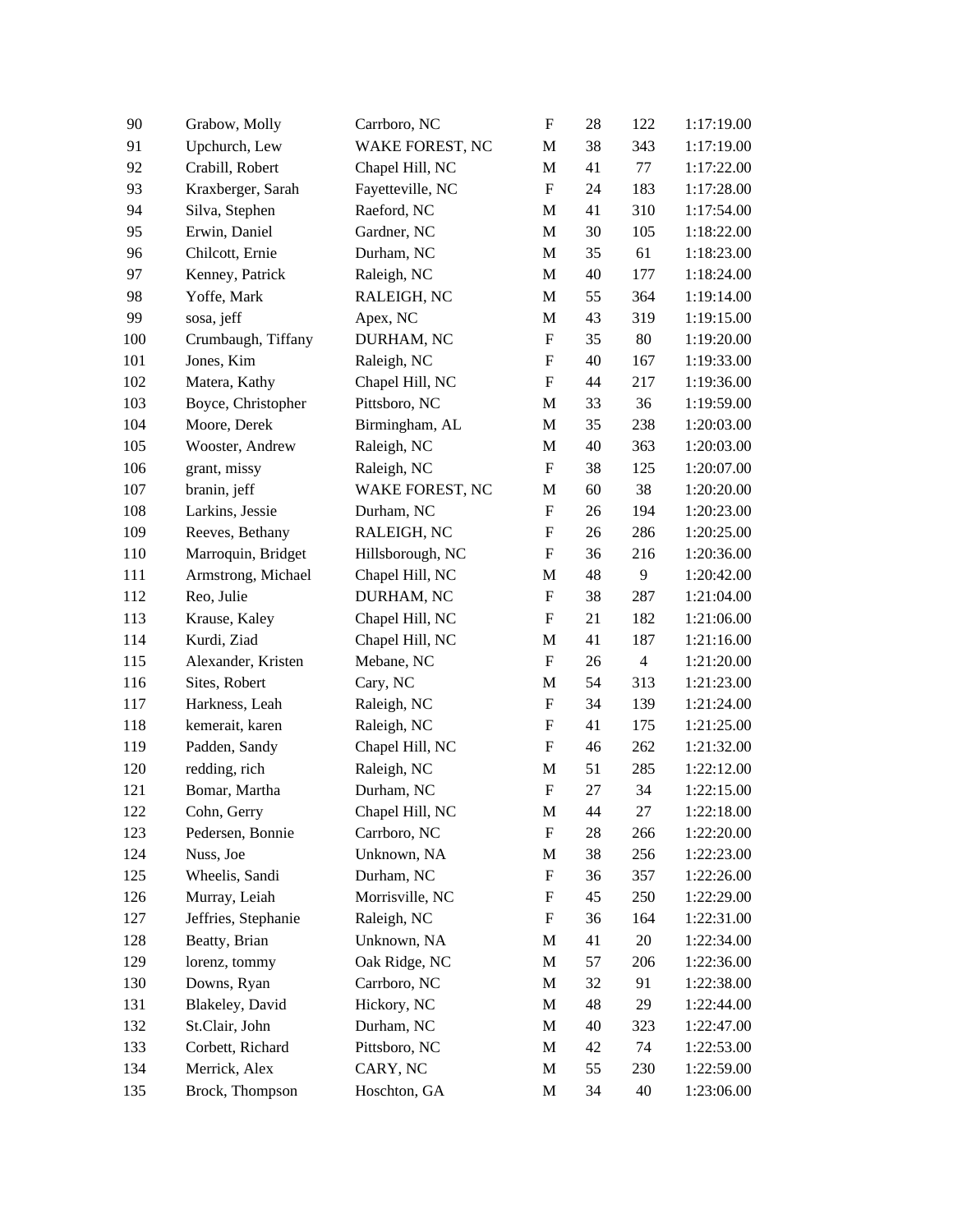| 136 | Kim, Wendy            | Chapel Hill, NC   | ${\bf F}$                 | 27 | 178            | 1:23:07.00 |
|-----|-----------------------|-------------------|---------------------------|----|----------------|------------|
| 137 | Diaferia, Peter       | Raleigh, NC       | M                         | 46 | 87             | 1:23:23.00 |
| 138 | Bahler, Rachel        | Unknown, NA       | $\boldsymbol{\mathrm{F}}$ | 18 | 397            | 1:23:29.00 |
| 139 | Mewkill, Jim          | Durham, NC        | $\mathbf M$               | 43 | 233            | 1:23:30.00 |
| 140 | Simmons, Hannah       | Carrboro, NC      | $\boldsymbol{\mathrm{F}}$ | 20 | 311            | 1:23:44.00 |
| 141 | Larson, Kimberly      | Raleigh, NC       | $\boldsymbol{\mathrm{F}}$ | 34 | 195            | 1:23:44.00 |
| 142 | Adams, Eric           | Pittsboro, NC     | M                         | 35 | $\overline{c}$ | 1:23:59.00 |
| 143 | Naderer, Odin         | Chapel Hill, NC   | M                         | 44 | 251            | 1:24:05.00 |
| 144 | Kadoma, Waka          | Chapel Hill, NC   | $\boldsymbol{\mathrm{F}}$ | 38 | 172            | 1:24:27.00 |
| 145 | Engel, Jamie          | Pineville, NC     | ${\bf F}$                 | 31 | 102            | 1:24:42.00 |
| 146 | Morris, Charlie       | Chapel Hill, NC   | M                         | 36 | 240            | 1:24:47.00 |
| 147 | Rosenkrantz, Kurt     | Chapel Hill, NC   | M                         | 35 | 294            | 1:24:52.00 |
| 148 | lackey, mickey        | Raleigh, NC       | M                         | 63 | 190            | 1:24:54.00 |
| 149 | Trimmer, Loyd         | Chapel Hill, NC   | M                         | 44 | 337            | 1:24:58.00 |
| 150 | Litner, Steven        | Chapel Hill, NC   | M                         | 26 | 205            | 1:25:02.00 |
| 151 | franklin, paul        | Durham, NC        | M                         | 41 | 114            | 1:25:03.00 |
| 152 | Polish, Jeff          | Chapel Hill, NC   | M                         | 36 | 274            | 1:25:07.00 |
| 153 | Chapman Page, Kim     | Durham, NC        | $\boldsymbol{\mathrm{F}}$ | 29 | 60             | 1:25:09.00 |
| 154 | Duffy, Daniel         | Chapel Hill, NC   | M                         | 37 | 95             | 1:25:16.00 |
| 155 | McDermott, Mike       | Durham, NC        | $\mathbf M$               | 36 | 222            | 1:25:17.00 |
| 156 | Duffy, Beth           | Chapel Hill, NC   | $\boldsymbol{\mathrm{F}}$ | 36 | 94             | 1:25:21.00 |
| 157 | Broome, Mike          | Durham, NC        | M                         | 38 | 41             | 1:25:40.00 |
| 158 | Pigage, Daniel        | RALEIGH, NC       | M                         | 30 | 271            | 1:25:45.00 |
| 159 | Harvey, Celeste       | Fuquay-Varina, NC | F                         | 42 | 144            | 1:26:00.00 |
| 160 | Allen, Jeffery        | Hillsborough, NC  | M                         | 41 | 6              | 1:26:10.00 |
| 161 | Owens, Jenni          | Unknown, NA       | ${\bf F}$                 | 28 | 259            | 1:26:14.00 |
| 162 | Lacava, Gina          | Chapel Hill, NC   | ${\bf F}$                 | 40 | 189            | 1:26:26.00 |
| 163 | ramirez, luis         | Charlotte, NC     | M                         | 32 | 281            | 1:26:32.00 |
| 164 | Carpenter, Dean       | Chapel Hill, NC   | M                         | 48 | 55             | 1:27:09.00 |
| 165 | Rubatt, Jennifer      | Durham, NC        | F                         | 31 | 297            | 1:27:32.00 |
| 166 | Huis, Diane           | Raleigh, NC       | ${\bf F}$                 | 42 | 160            | 1:27:42.00 |
| 167 | Mount-Cors, MaryFaith | Carrboro, NC      | M                         | 37 | 245            | 1:27:44.00 |
| 168 | Himmelberg, Adrienne  | Chapel Hill, NC   | F                         | 39 | 154            | 1:27:51.00 |
| 169 | Follet, Robin         | Cary, NC          | M                         | 36 | 113            | 1:27:53.00 |
| 170 | Pacchiana, Cynthia    | Hillsborough, NC  | F                         | 37 | 261            | 1:28:38.00 |
| 171 | Dengler, John         | Durham, NC        | M                         | 39 | 86             | 1:28:54.00 |
| 172 | Linney, Kristen       | Durham, NC        | $\boldsymbol{\mathrm{F}}$ | 34 | 201            | 1:28:56.00 |
| 173 | Henry, Lucy           | Carrboro, NC      | F                         | 30 | 147            | 1:29:08.00 |
| 174 | Iocca, Heather        | Durham, NC        | F                         | 31 | 161            | 1:29:19.00 |
| 175 | McCullough, Anna      | Chapel Hill, NC   | F                         | 26 | 221            | 1:29:39.00 |
| 176 | So, Ying              | Raleigh, NC       | M                         | 56 | 318            | 1:29:40.00 |
| 177 | LaMontagne, Jessica   | Chapel Hill, NC   | $\boldsymbol{\mathrm{F}}$ | 45 | 193            | 1:29:41.00 |
| 178 | Armstrong, Jennifer   | Chapel Hill, NC   | F                         | 46 | $8\,$          | 1:29:42.00 |
| 179 | Phillips, Michael     | Pittsboro, NC     | M                         | 56 | 270            | 1:29:47.00 |
| 180 | Cooper, Carlton       | Raleigh, NC       | M                         | 51 | 72             | 1:30:03.00 |
| 181 | Fisher, paul          | Raleigh, NC       | M                         | 48 | 110            | 1:30:04.00 |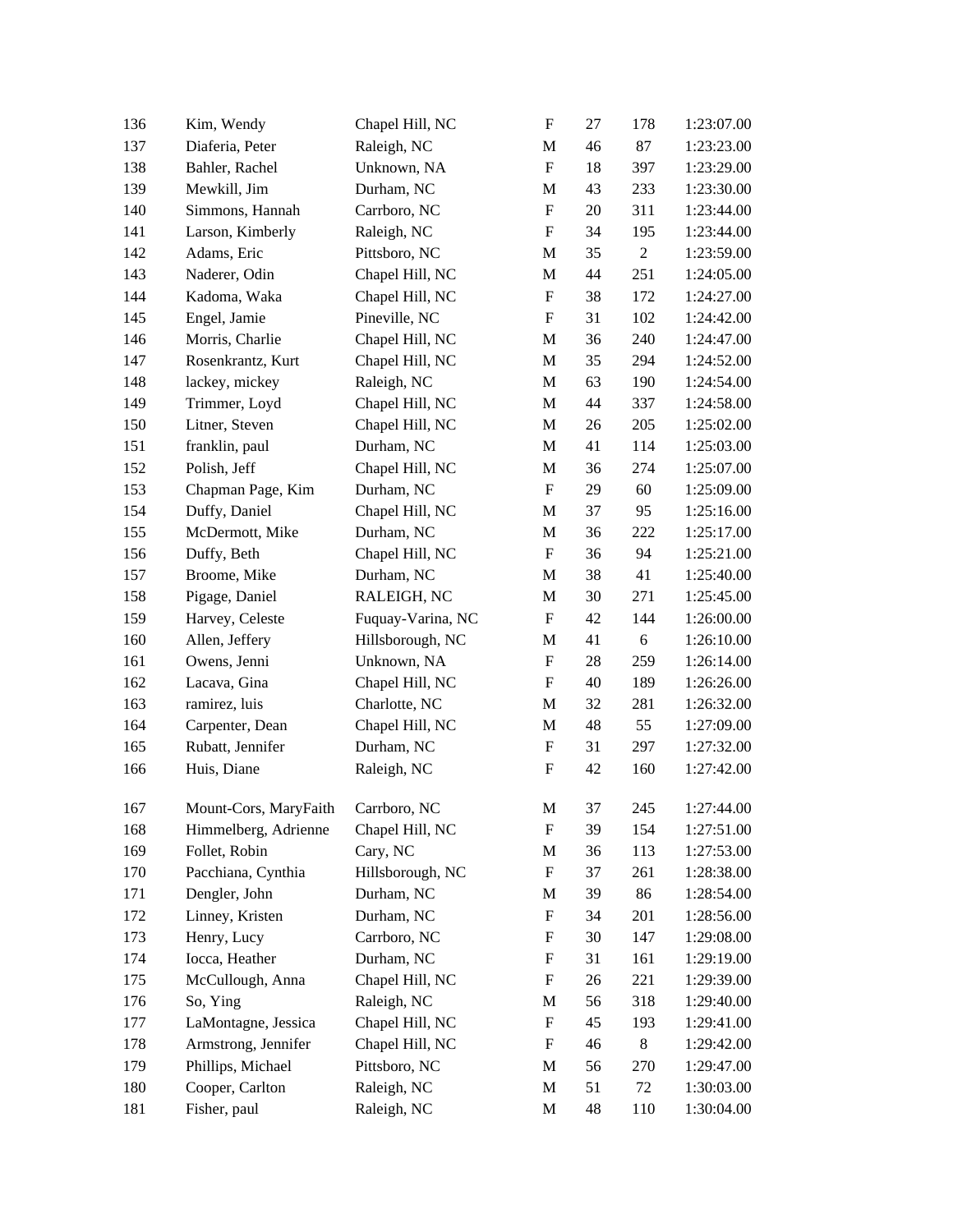| 182 | Merritt, Kathy     | Chapel Hill, NC   | $\boldsymbol{\mathrm{F}}$ | 53               | 232 | 1:30:06.00 |
|-----|--------------------|-------------------|---------------------------|------------------|-----|------------|
| 183 | Quick, Aaron       | Morrisville, NC   | M                         | 31               | 280 | 1:30:11.00 |
| 184 | Lindberg, Lina     | Chapel Hill, NC   | ${\bf F}$                 | 28               | 399 | 1:30:14.00 |
| 185 | Morgan, Jeremy     | Fuquay-Varina, NC | M                         | 29               | 239 | 1:30:58.00 |
| 186 | Petzold, Raymond   | Durham, NC        | M                         | 52               | 269 | 1:31:03.00 |
| 187 | Craige, Tito       | Chapel Hill, NC   | M                         | 60               | 78  | 1:31:13.00 |
| 188 | Davis, April       | Raleigh, NC       | $\boldsymbol{\mathrm{F}}$ | 29               | 83  | 1:31:19.00 |
| 189 | Cogswell, Patricia | Carrboro, NC      | $\boldsymbol{\mathrm{F}}$ | 46               | 69  | 1:32:04.00 |
| 190 | McDonald, Jean     | Chapel Hill, NC   | $\boldsymbol{\mathrm{F}}$ | 46               | 223 | 1:32:08.00 |
| 191 | Jacokes, Dennis    | RALEIGH, NC       | M                         | 50               | 162 | 1:32:08.00 |
| 192 | Mulanix, Vernon    | Pittsboro, NC     | M                         | 43               | 247 | 1:32:14.00 |
| 193 | Schumacher, Alan   | Efland, NC        | M                         | 50               | 305 | 1:32:25.00 |
| 194 | Mitterling, John   | Raleigh, NC       | M                         | 43               | 235 | 1:32:28.00 |
| 195 | Surh, Gerald       | Unknown, NA       | M                         | 68               | 327 | 1:32:32.00 |
| 196 | Carley, Kathleen   | Carrboro, NC      | ${\bf F}$                 | 49               | 53  | 1:32:41.00 |
| 197 | Unknown, Unknown   | Unknown, NA       | $\mathbf U$               | $\boldsymbol{0}$ | 200 | 1:33:07.00 |
| 198 | Young, Amy         | Cary, NC          | $\boldsymbol{\mathrm{F}}$ | 36               | 366 | 1:33:07.00 |
| 199 | Boyette, Nelson    | Durham, NC        | M                         | 49               | 37  | 1:33:08.00 |
| 200 | Spagnardi, Thomas  | Durham, NC        | M                         | 42               | 321 | 1:33:09.00 |
| 201 | Werner, Elizabeth  | Raleigh, NC       | $\boldsymbol{\mathrm{F}}$ | 33               | 355 | 1:33:24.00 |
| 202 | Parker, Allen      | Efland, NC        | M                         | 38               | 264 | 1:33:32.00 |
| 203 | Schumacher, Matt   | Efland, NC        | M                         | 12               | 306 | 1:33:32.00 |
| 204 | Dykes, Randall     | Raleigh, NC       | M                         | 44               | 98  | 1:33:40.00 |
| 205 | Sherman, Stan      | Wilmington, NC    | M                         | 49               | 309 | 1:33:45.00 |
| 206 | Nocjar, Jonathan   | Raleigh, NC       | M                         | 33               | 255 | 1:33:57.00 |
| 207 | Owens, Jonathan    | Durham, NC        | M                         | 42               | 394 | 1:34:13.00 |
| 208 | Ray, Ashby         | Raleigh, NC       | M                         | 35               | 283 | 1:34:15.00 |
| 209 | Brunner, Allan     | CARY, NC          | M                         | 44               | 45  | 1:34:57.00 |
| 210 | Peters, Elizabeth  | DURHAM, NC        | ${\bf F}$                 | 30               | 268 | 1:35:29.00 |
| 211 | Davis, Brett       | Raleigh, NC       | M                         | 36               | 84  | 1:35:37.00 |
| 212 | Tebeau, Richard    | WAKE FOREST, NC   | M                         | 46               | 329 | 1:36:07.00 |
| 213 | Wedel, Barbara     | Durham, NC        | $\boldsymbol{\mathrm{F}}$ | 42               | 351 | 1:36:08.00 |
| 214 | Tyler, Eileen      | Chapel Hill, NC   | F                         | 55               | 341 | 1:36:09.00 |
| 215 | Jones, Rodney      | Chapel Hill, NC   | M                         | 58               | 168 | 1:36:10.00 |
| 216 | Zech, Nancy        | Raleigh, NC       | $\boldsymbol{F}$          | 33               | 368 | 1:36:11.00 |
| 217 | Waldhauser, Erik   | Charlotte, NC     | M                         | 28               | 348 | 1:36:14.00 |
| 218 | menzie, carolyn    | Chapel Hill, NC   | $\boldsymbol{\mathrm{F}}$ | 24               | 229 | 1:36:17.00 |
| 219 | Harrison, Jan      | DURHAM, NC        | F                         | 49               | 141 | 1:36:19.00 |
| 220 | Porterfield, Lisa  | Unknown, NA       | F                         | 35               | 275 | 1:36:22.00 |
| 221 | Schoonmaker, David | Durham, NC        | M                         | 58               | 303 | 1:36:26.00 |
| 222 | Knight, Stephen    | Apex, NC          | M                         | 55               | 180 | 1:37:00.00 |
| 223 | orstad, roger      | Hillsborough, NC  | M                         | 44               | 257 | 1:37:01.00 |
| 224 | Thompson, Greg     | Raleigh, NC       | M                         | 34               | 332 | 1:37:06.00 |
| 225 | Engle, Bryan       | Chapel Hill, NC   | M                         | 35               | 103 | 1:37:07.00 |
| 226 | Ray, Wendy         | Raleigh, NC       | F                         | 36               | 284 | 1:37:08.00 |
| 227 | Caporiccio, Angie  | Raleigh, NC       | M                         | 38               | 52  | 1:37:37.00 |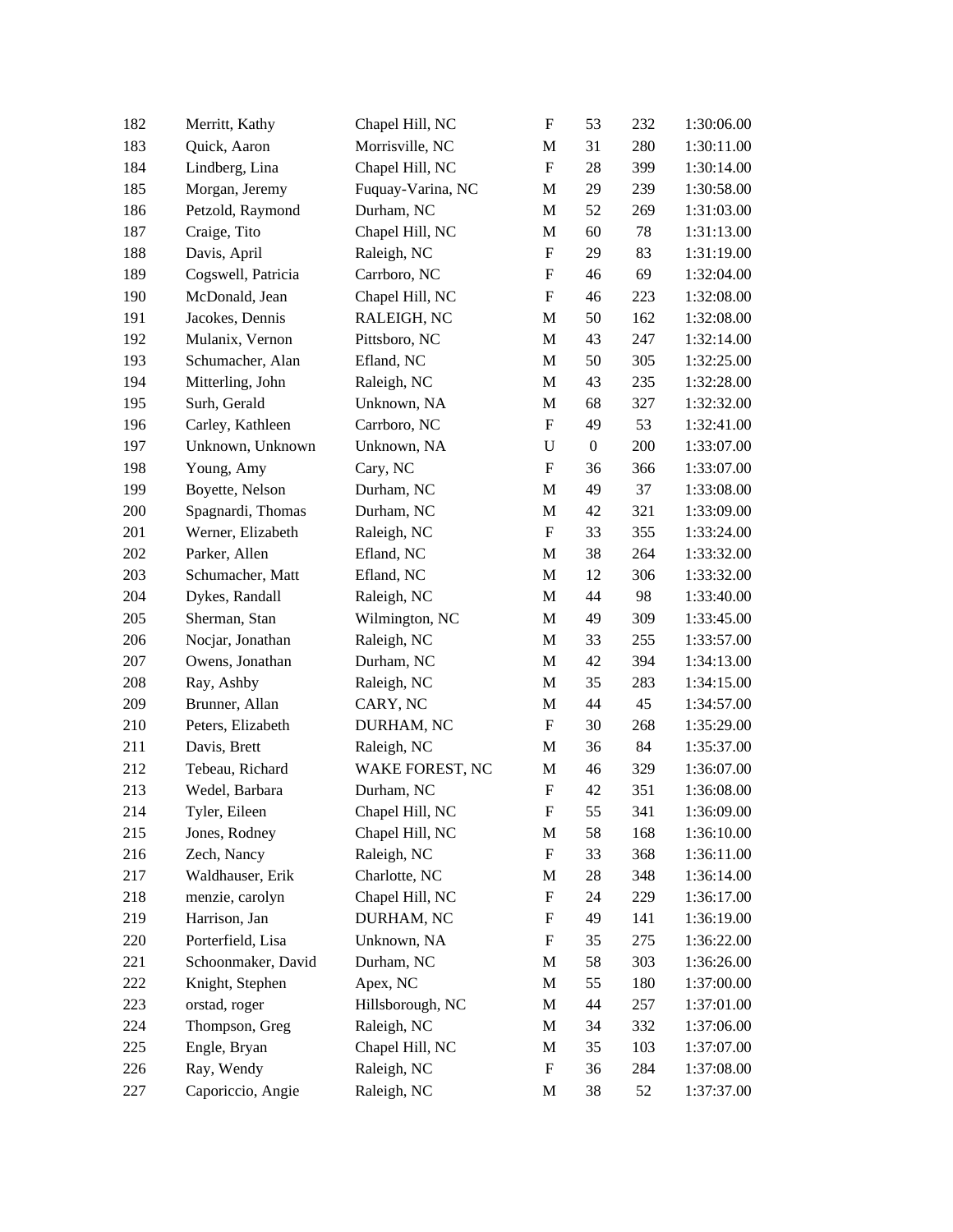| 228 | Nist, Sarah        | Durham, NC        | $\boldsymbol{\mathrm{F}}$ | 32 | 254 | 1:37:45.00 |
|-----|--------------------|-------------------|---------------------------|----|-----|------------|
| 229 | Spagnardi, Joseph  | Durham, NC        | M                         | 44 | 320 | 1:37:52.00 |
| 230 | Rhoades, Mark      | Hillsborough, NC  | M                         | 39 | 289 | 1:37:58.00 |
| 231 | Schiller, Rob      | Raleigh, NC       | M                         | 40 | 302 | 1:38:08.00 |
| 232 | Camden, Ann        | RALEIGH, NC       | $\boldsymbol{\mathrm{F}}$ | 37 | 49  | 1:38:13.00 |
| 233 | Baker, Jay         | DURHAM, NC        | M                         | 41 | 14  | 1:38:28.00 |
| 234 | Medlin, Lori       | Raleigh, NC       | ${\bf F}$                 | 36 | 227 | 1:38:35.00 |
| 235 | bales, william     | Raleigh, NC       | M                         | 52 | 15  | 1:38:55.00 |
| 236 | Erikson, Dawn      | Chapel Hill, NC   | ${\bf F}$                 | 42 | 104 | 1:39:07.00 |
| 237 | Burgard, Sheila    | Chapel Hill, NC   | $\boldsymbol{\mathrm{F}}$ | 45 | 46  | 1:39:07.00 |
| 238 | Van Ark, Jonathan  | Chapel Hill, NC   | M                         | 46 | 346 | 1:39:22.00 |
| 239 | Blunk, John        | Chapel Hill, NC   | M                         | 51 | 32  | 1:39:28.00 |
| 240 | Cors, Tom          | Carrboro, NC      | M                         | 38 | 76  | 1:39:43.00 |
| 241 | Turlington, Brad   | Raleigh, NC       | M                         | 36 | 340 | 1:39:45.00 |
| 242 | Lipson, Garry      | Pittsboro, NC     | M                         | 58 | 203 | 1:39:56.00 |
| 243 | Maloney, Nancy     | Hillsborough, NC  | ${\bf F}$                 | 41 | 214 | 1:40:16.00 |
| 244 | Lea, Elena         | Unknown, NA       | F                         | 36 | 197 | 1:40:27.00 |
| 245 | Van Ark, Gwen      | Chapel Hill, NC   | F                         | 43 | 345 | 1:40:45.00 |
| 246 | Bowen, Lee         | Unknown, NA       | $\boldsymbol{\mathrm{F}}$ | 53 | 35  | 1:40:54.00 |
| 247 | Heyneman, Laura    | Chapel Hill, NC   | $\boldsymbol{\mathrm{F}}$ | 44 | 151 | 1:41:20.00 |
| 248 | Wollish, Amy       | Chapel Hill, NC   | M                         | 24 | 362 | 1:41:47.00 |
| 249 | Willingham, Mary   | Chapel Hill, NC   | ${\bf F}$                 | 46 | 359 | 1:41:57.00 |
| 250 | Hayes, Adam        | Raleigh, NC       | M                         | 24 | 145 | 1:42:44.00 |
| 251 | Merrick, Nancy     | CARY, NC          | ${\bf F}$                 | 54 | 231 | 1:42:45.00 |
| 252 | Nelson, Bruce      | Hillsborough, NC  | M                         | 57 | 252 | 1:42:46.00 |
| 253 | Rust, Beverly      | New Bern, NC      | F                         | 45 | 298 | 1:42:53.00 |
| 254 | Rizzardi, Bobby    | Chapel Hill, NC   | M                         | 32 | 291 | 1:42:55.00 |
| 255 | mcnamee, sally     | Cary, NC          | ${\bf F}$                 | 37 | 226 | 1:43:30.00 |
| 256 | Morton, Kris       | WAKE FOREST, NC   | M                         | 35 | 241 | 1:44:17.00 |
| 257 | Morton, Sigrid     | WAKE FOREST, NC   | $\boldsymbol{\mathrm{F}}$ | 33 | 242 | 1:44:18.00 |
| 258 | Thompson, Ellen    | Raleigh, NC       | $\boldsymbol{\mathrm{F}}$ | 36 | 331 | 1:44:46.00 |
| 259 | Dunkley, Stephen   | <b>GRAHAM, NC</b> | $\mathbf M$               | 41 | 96  | 1:45:01.00 |
| 260 | Towe, Elizabeth    | Unknown, NA       | F                         | 44 | 336 | 1:45:03.00 |
| 261 | Furman, William    | Pittsboro, NC     | m                         | 56 | 116 | 1:45:16.00 |
| 262 | Funderburk, Travis | Raleigh, NC       | M                         | 38 | 115 | 1:46:09.00 |
| 263 | Young, Kelly       | Chapel Hill, NC   | F                         | 44 | 367 | 1:46:14.00 |
| 264 | McCreary, Margaret | Durham, NC        | F                         | 59 | 220 | 1:46:15.00 |
| 265 | hodgins, katherine | CARY, NC          | F                         | 43 | 155 | 1:47:26.00 |
| 266 | kendall, bea       | Pittsboro, NC     | F                         | 47 | 176 | 1:47:27.00 |
| 267 | Jennings, Allie    | Franklinton, NC   | F                         | 26 | 165 | 1:48:23.00 |
| 268 | Carraway, Martha   | DURHAM, NC        | $\boldsymbol{F}$          | 45 | 56  | 1:48:52.00 |
| 269 | Rowe, Karen        | Raleigh, NC       | F                         | 32 | 296 | 1:51:06.00 |
| 270 | Chojnacki, Evelyn  | Morrisville, NC   | F                         | 28 | 62  | 1:51:11.00 |
| 271 | Lazo, Jennifer     | Advance, NC       | F                         | 28 | 196 | 1:51:16.00 |
| 272 | Kuhn, Jillian      | RALEIGH, NC       | F                         | 24 | 185 | 1:51:41.00 |
| 273 | Cockman, Darrel    | Carthage, NC      | M                         | 49 | 68  | 1:52:12.00 |